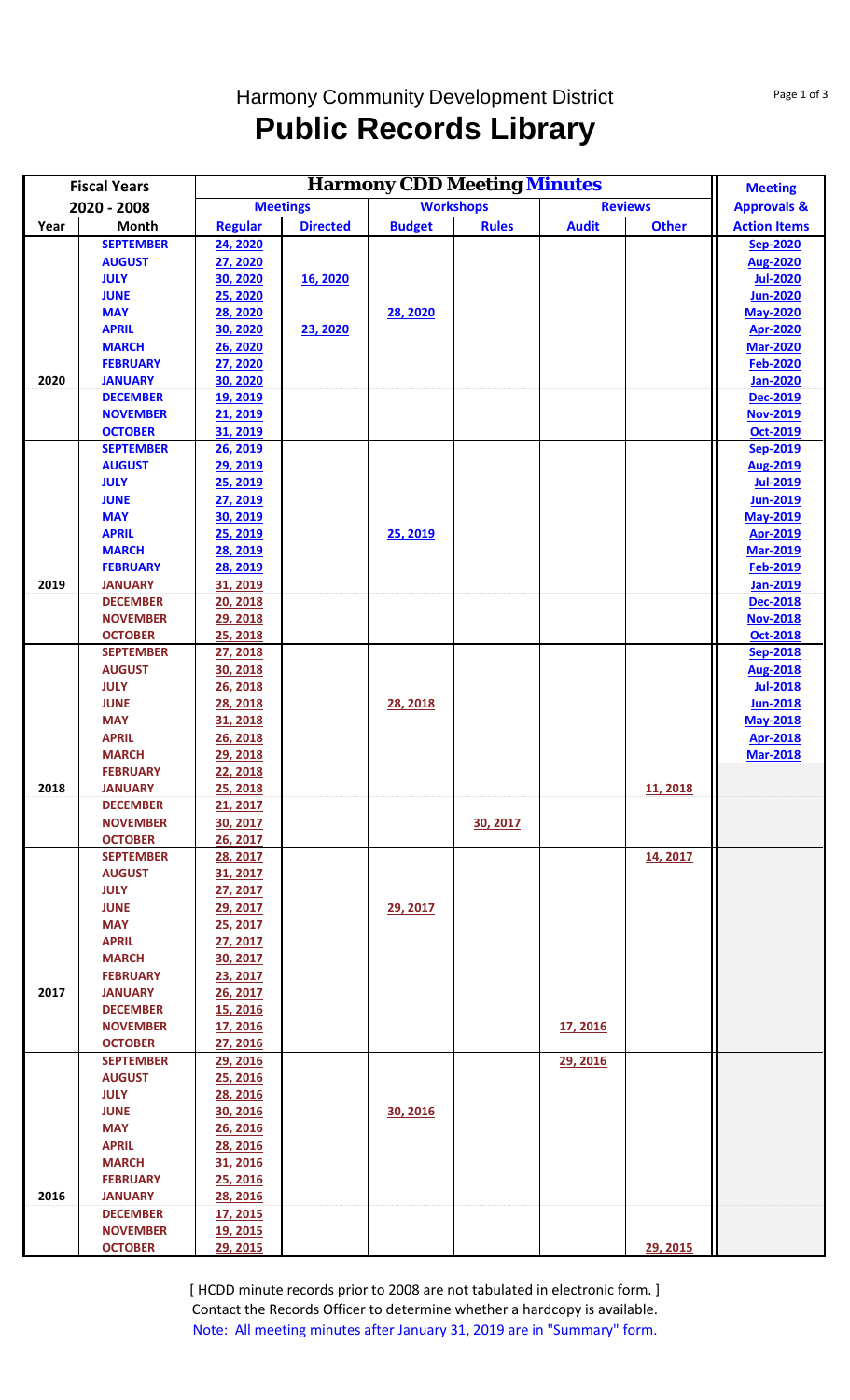## Harmony Community Development District **Public Records Library**

| <b>Fiscal Years</b> |                              |                      | <b>Meeting</b>  |                  |              |                                                      |              |                        |
|---------------------|------------------------------|----------------------|-----------------|------------------|--------------|------------------------------------------------------|--------------|------------------------|
| 2020 - 2008         |                              | <b>Meetings</b>      |                 | <b>Workshops</b> |              | <b>Harmony CDD Meeting Minutes</b><br><b>Reviews</b> |              | <b>Approvals &amp;</b> |
| Year                | Month                        | <b>Regular</b>       | <b>Directed</b> | <b>Budget</b>    | <b>Rules</b> | <b>Audit</b>                                         | <b>Other</b> | <b>Action Items</b>    |
|                     | <b>SEPTEMBER</b>             | 24, 2015             |                 |                  |              |                                                      |              |                        |
|                     | <b>AUGUST</b>                | 27, 2015             |                 |                  |              |                                                      |              |                        |
|                     | <b>JULY</b>                  | 30, 2015             |                 |                  |              |                                                      |              |                        |
|                     | <b>JUNE</b>                  | 25, 2015             |                 | 26, 2015         |              |                                                      |              |                        |
|                     | <b>MAY</b>                   | 28, 2015             |                 |                  |              |                                                      |              |                        |
|                     | <b>APRIL</b><br><b>MARCH</b> | 30, 2015<br>26, 2015 | 08, 2015        |                  |              |                                                      |              |                        |
|                     | <b>FEBRUARY</b>              | 26, 2015             |                 |                  | 25, 2015     |                                                      |              |                        |
| 2015                | <b>JANUARY</b>               | 29, 2015             |                 |                  |              |                                                      |              |                        |
|                     | <b>DECEMBER</b>              | 18, 2014             |                 |                  |              |                                                      |              |                        |
|                     | <b>NOVEMBER</b>              | 20, 2014             |                 |                  |              |                                                      |              |                        |
|                     | <b>OCTOBER</b>               | 30, 2014             |                 |                  |              |                                                      |              |                        |
|                     | <b>SEPTEMBER</b>             | 25, 2014             |                 |                  |              |                                                      |              |                        |
|                     | <b>AUGUST</b>                | 28, 2014             |                 |                  |              |                                                      |              |                        |
|                     | <b>JULY</b>                  | 31, 2014             |                 |                  |              |                                                      |              |                        |
|                     | <b>JUNE</b>                  | 26, 2014             | 10, 2014        | 26, 2014         |              |                                                      |              |                        |
|                     | <b>MAY</b>                   | 29, 2014             |                 |                  |              |                                                      |              |                        |
|                     | <b>APRIL</b><br><b>MARCH</b> | 24, 2014<br>27, 2014 |                 |                  |              |                                                      |              |                        |
|                     | <b>FEBRUARY</b>              | 27, 2014             |                 |                  |              |                                                      |              |                        |
| 2014                | <b>JANUARY</b>               | 30, 2014             |                 |                  |              |                                                      |              |                        |
|                     | <b>DECEMBER</b>              | 19, 2013             |                 |                  |              |                                                      |              |                        |
|                     | <b>NOVEMBER</b>              | 21, 2013             |                 |                  |              |                                                      |              |                        |
|                     | <b>OCTOBER</b>               | 24, 2013             |                 |                  | 24, 2013     |                                                      |              |                        |
|                     | <b>SEPTEMBER</b>             | 26, 2013             |                 |                  |              |                                                      |              |                        |
|                     | <b>AUGUST</b>                | 29, 2013             |                 |                  |              |                                                      |              |                        |
|                     | <b>JULY</b>                  | 25, 2013             |                 |                  |              |                                                      |              |                        |
|                     | <b>JUNE</b>                  | 27, 2013             |                 | 27, 2013         |              |                                                      |              |                        |
|                     | <b>MAY</b><br><b>APRIL</b>   | 30, 2013<br>25, 2013 |                 |                  |              | 30, 2013                                             |              |                        |
|                     | <b>MARCH</b>                 | 28, 2013             |                 |                  |              |                                                      |              |                        |
|                     | <b>FEBRUARY</b>              | 28, 2013             |                 |                  |              |                                                      |              |                        |
| 2013                | <b>JANUARY</b>               | 31, 2013             |                 |                  |              |                                                      |              |                        |
|                     | <b>DECEMBER</b>              | 20, 2012             |                 |                  |              |                                                      |              |                        |
|                     | <b>NOVEMBER</b>              | 29, 2012             |                 |                  |              |                                                      |              |                        |
|                     | <b>OCTOBER</b>               | 25, 2012             |                 |                  |              |                                                      |              |                        |
|                     | <b>SEPTEMBER</b>             | 27, 2012             |                 |                  |              |                                                      |              |                        |
|                     | <b>AUGUST</b>                | 30, 2012             |                 |                  |              |                                                      |              |                        |
|                     | <b>JULY</b>                  | 26, 2012             |                 | 26, 2012         |              |                                                      |              |                        |
|                     | <b>JUNE</b><br><b>MAY</b>    | 28, 2012<br>31, 2012 |                 |                  |              |                                                      |              |                        |
|                     | <b>APRIL</b>                 | 26, 2012             |                 |                  |              |                                                      |              |                        |
|                     | <b>MARCH</b>                 | 29, 2012             |                 |                  |              |                                                      |              |                        |
|                     | <b>FEBRUARY</b>              | 23, 2012             |                 |                  |              |                                                      |              |                        |
| 2012                | <b>JANUARY</b>               | 26, 2012             |                 |                  |              |                                                      |              |                        |
|                     | <b>DECEMBER</b>              | 22, 2011             |                 |                  |              |                                                      |              |                        |
|                     | <b>NOVEMBER</b>              | 17, 2011             |                 |                  |              |                                                      |              |                        |
|                     | <b>OCTOBER</b>               | 27, 2011             |                 |                  |              |                                                      |              |                        |
|                     | <b>SEPTEMBER</b>             | 22, 2011             |                 |                  |              |                                                      |              |                        |
|                     | <b>AUGUST</b><br><b>JULY</b> | 25, 2011<br>28, 2011 |                 |                  |              |                                                      |              |                        |
|                     | <b>JUNE</b>                  | 23, 2011             |                 | 23, 2011         |              |                                                      |              |                        |
|                     | <b>MAY</b>                   | 26, 2011             |                 |                  |              |                                                      |              |                        |
|                     | <b>APRIL</b>                 | 28, 2011             |                 |                  |              |                                                      |              |                        |
|                     | <b>MARCH</b>                 | 24, 2011             |                 |                  | 24, 2011     |                                                      |              |                        |
|                     | <b>FEBRUARY</b>              | 24, 2011             |                 |                  |              |                                                      | 24, 2011     |                        |
| 2011                | <b>JANUARY</b>               | 27, 2011             |                 |                  |              |                                                      |              |                        |
|                     | <b>DECEMBER</b>              | 16, 2010             |                 |                  |              |                                                      |              |                        |
|                     | <b>NOVEMBER</b>              | 18, 2010             |                 |                  |              |                                                      |              |                        |
|                     | <b>OCTOBER</b>               | 28, 2010             |                 |                  |              |                                                      |              |                        |

[ HCDD minute records prior to 2008 are not tabulated in electronic form. ] Contact the Records Officer to determine whether a hardcopy is available. Note: All meeting minutes after January 31, 2019 are in "Summary" form.